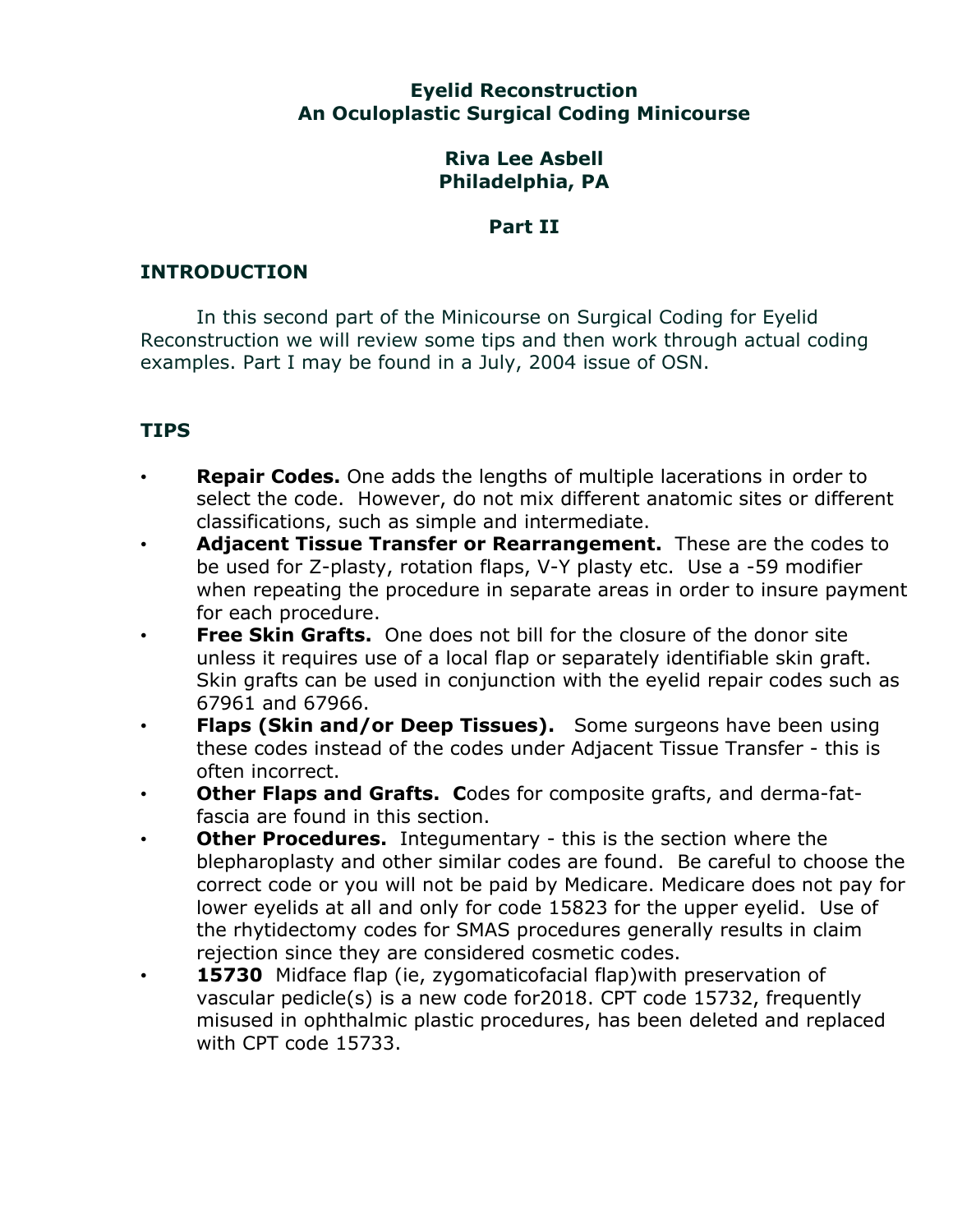### **MODIFIERS**

Here are a few if the most commonly used modifiers in oculoplastic coding. A complete listing is found in the CPT (Current Procedure Terminology) book.

**-50 BILATERAL PROCEDURE:** Unless otherwise identified in the listings, bilateral procedures that are performed at the same session should be identified by adding modifier 50 to the appropriate 5 digit code.

**-51 MULTIPLE PROCEDURES:** When multiple procedures, other than E/M services, Physical Medicine and Rehabilitation services or provision of supplies (eg, vaccines), are performed at the same session by the same individual, the primary procedure or service may be reported as listed. The additional procedure(s) or service(s) may be identified by appending modifier 51 to the additional procedure or service code(s). **Note:** This modifier should not be appended to designated "add on" codes (See Appendix D). *RLA note: All Medicare Administrative Contractors do not require this code.*

**-58 STAGED OR RELATED PROCEDURE OR SERVICE BY THE SAME PHYSICIAN OR OTHER QUALIFIED HEALTH CARE PROFESSIONAL DURING THE POSTOPERATIVE PERIOD:** It may be necessary to indicate that the performance of a procedure or service during the postoperative period was: a) planned or anticipated (staged); b) more extensive than the original procedure; or c) for therapy following a surgical procedure. This circumstance may be reported by adding the modifier 58 to the staged or related procedure. **Note:** For treatment of a problem that requires a return to the operating/procedure room (eg, unanticipated clinical condition), see modifier 78.

**-59 DISTINCT PROCEDURAL SERVICE:** Under certain circumstances, the physician may need to indicate that a procedure or service was distinct or independent from other services performed on the same day. Modifier 59 is used to identify procedures/services, other than E/M services, that are not normally reported together, but are appropriate under the circumstances. Documentation must support a different session, different procedure or surgery, different site or organ system, separate incision/excision, separate lesion, or separate injury (or area of injury in extensive injuries) not ordinarily encountered or performed on the same day by the same individual. However, when another already established modifier is appropriate it should be used rather than modifier 59. Only if no more descriptive modifier is available, and the use of modifier 59 best explains the circumstances, should modifier 59 be used. **Note:** Modifier 59 should not be appended to an E/M service. To report a separate and distinct E/M service with a non-E/M service performed on the same date, see modifier 25.

### **-78 UNPLANNED RETURN TO THE OPERATING/PROCEDURE ROOM BY THE SAME PHYSICIAN OR OTHER QUALIFIED HEALTH CARE PROFESSIONAL FOLLOWING INITIAL PROCEDURE FOR A RELATED**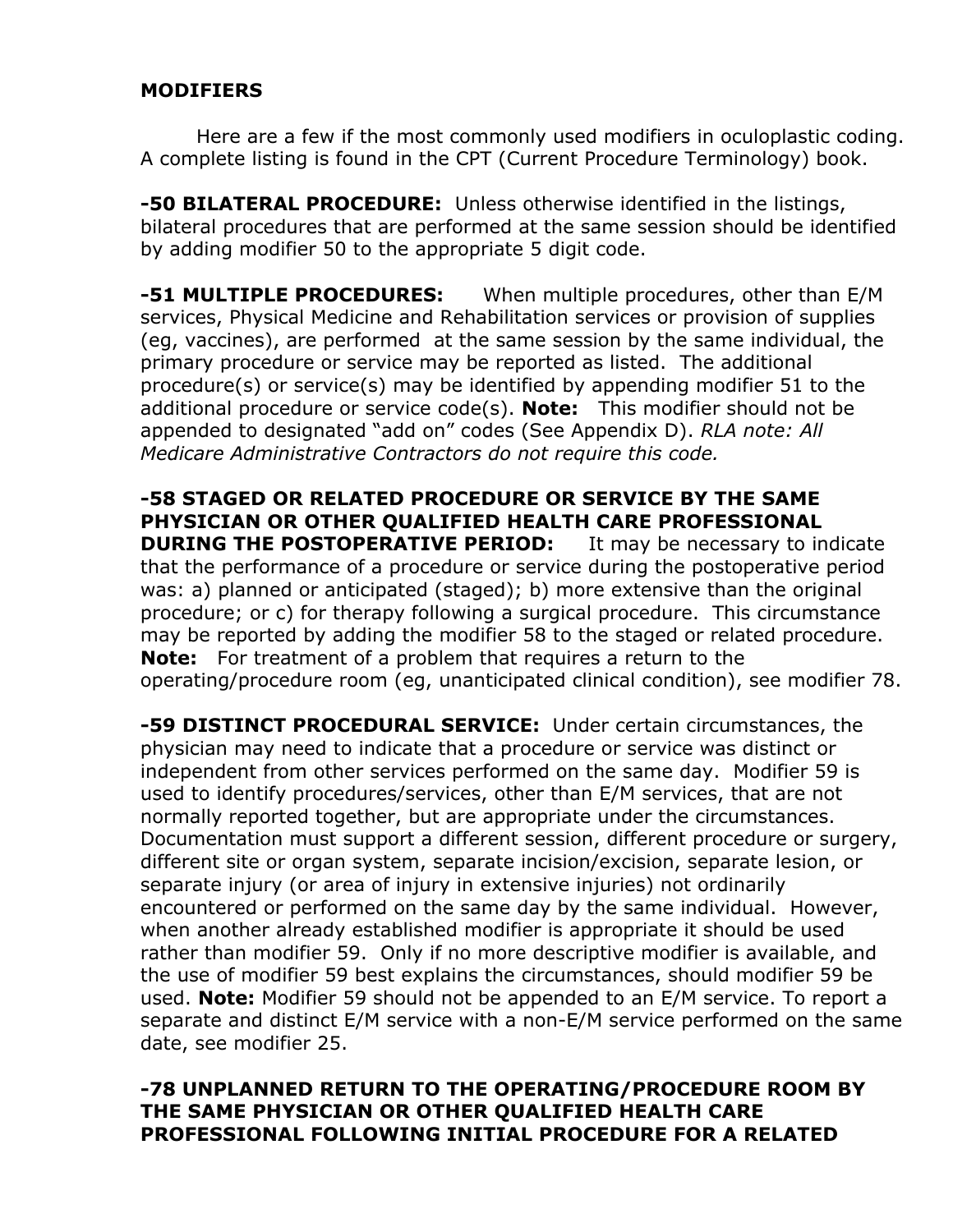**PROCEDURE DURING THE POSTOPERATIVE PERIOD:** It may necessary to indicate that another procedure was performed during the postoperative period of the initial procedure (unplanned procedure following initial procedure). When this procedure is related to the first, and requires the use of the operating room, it may be reported by adding the modifier 78 to the related procedure. (For repeat procedures on the same day, see 76.)

## **-79 UNRELATED PROCEDURE OR SERVICE BY THE SAME PHYSICIAN OR OTHER QUALIFIED HEALTH CARE PROFESSIONAL DURING THE**

**POSTOPERATIVE PERIOD:** The physician may need to indicate that the performance of a procedure or service during the postoperative period was unrelated to the original procedure. This circumstance may be reported by using the modifier 79. (For repeat procedures on the same day, see 76).

# **HCPCS Level II Modifiers**

- **RT**  Right side
- **LT** Left side
- **E1**  Left upper eyelid
- **E2 -** Left lower eyelid
- **E3**  Right upper eyelid
- **E4 -** Right lower eyelid

## **CODING WORKSHOP**

1. Patient presented with bilateral cicatricial ectropion involving the right lower eyelid and the left lower eyelid. Repair consisted of: 1) repair of cicatricial ectropion left lower eyelid with reconstruction of the eyelid and placement of fullthickness skin graft; 2) repair of cicatricial ectropion right lower eyelid by tarsal strip procedure. Code all 3 procedures.

| Diagnosis: 1) H02.115 Cicatricial ectropion, left lower eyelid |
|----------------------------------------------------------------|
| 2) H02.112 Cicatricial ectropion, right lower eyelid           |

| Surgery: Dx: Procedure Code |  |                                                                                                                              | Modifier(s)         |
|-----------------------------|--|------------------------------------------------------------------------------------------------------------------------------|---------------------|
|                             |  | 1) 1 15260 Placement of full-thickness skin<br>graft from left retroauricular area<br>to the reconstructed left lower eyelid | $-E2$ or $-ET$      |
|                             |  | 2) 1 67966 Reconstruction of left lower lid<br>with repair of cicatricial ectropion                                          | $-51-E2$ or $-ET$   |
|                             |  | 3) 2 67917 Repair of cicatricial ectropion<br>right lower eyelid by tarsal strip<br>procedure                                | -51-59-E4 or<br>-RT |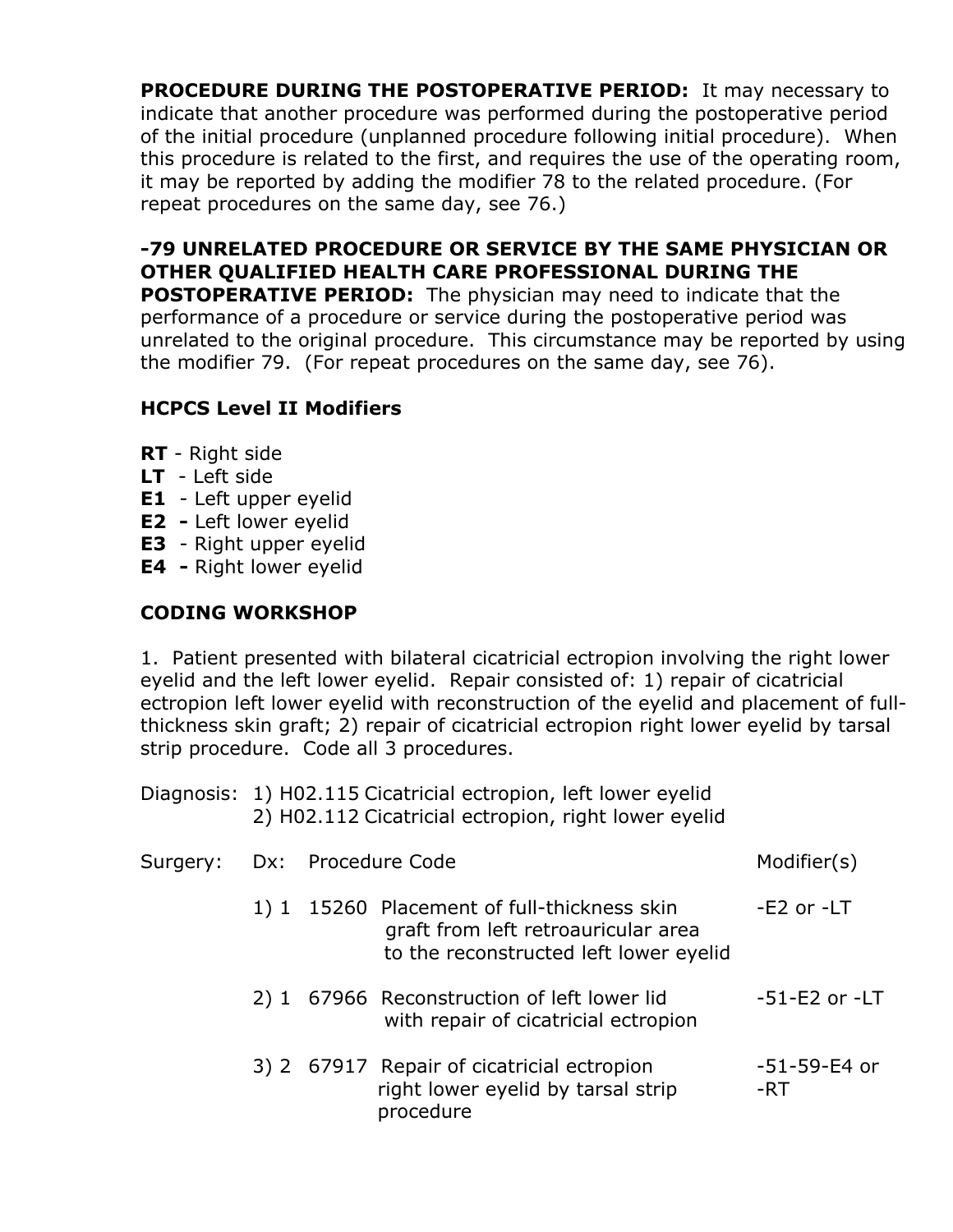2. Patient underwent tarsoconjunctival flap for reconstruction of right lower eyelid 2 months previously. Current surgery consisted of second stage right lower eyelid reconstruction with opening of the tarsoconjunctival flap and reconstruction of the right lateral canthal tendon secondary to lateral canthal tendon laxity on the right side. Code all procedures.

| Diagnosis: 1) Z85.828 Personal history of malignant neoplasm of skin |
|----------------------------------------------------------------------|
| 2) Z98.89 Personal history of surgery                                |

| Surgery: |         | Diagnosis Procedure Code(s)                                                                                                                   | Modifiers           |
|----------|---------|-----------------------------------------------------------------------------------------------------------------------------------------------|---------------------|
|          | 1) 1, 2 | 67975 Reconstruction of right lower<br>eyelid, full-thickness by transfer<br>of tarso-conjunctival flap from<br>opposing eyelid; second stage | $-58 - E4$ or $-RT$ |
|          | 2) 1, 2 | 67950 Canthoplasty (reconstruction of<br>canthus), right side                                                                                 | $-51 - 59 - RT$     |

3. Previous excision of basal cell carcinoma by Mohs surgery had been performed. The resulting large defect measured 3.0 cm x 3.5 cm and involved the left medical canthal region, medial portion of the left lower eyelid, and medial portion of the left upper eyelid. Surgical repair consisted of: 1) placement of retroauricular skin graft, full thickness to the left medial canthus/nasal bridge/upper eyelid; 2) rotation flap reconstructing the superior defect of the nasal bridge area; 3) advancement flap to reconstruct the left upper eyelid defect; 4) rotational flap from left malar area to reconstruct the inferior nasal/malar area. Code all procedures.

| Diagnosis: 1) Z85.828 Personal history of malignant neoplasm of skin |
|----------------------------------------------------------------------|
| 2) Z98.89 Personal history of surgery                                |

| Surgery: | <b>Diagnosis</b><br>1) 1, 2 |       | <b>Procedure Codes</b><br>15260 Reconstruction of large defect of<br>medial canthus, upper and lower<br>eyelids with full-thickness skin<br>graft | <b>Modifiers</b><br>$-LT$ |
|----------|-----------------------------|-------|---------------------------------------------------------------------------------------------------------------------------------------------------|---------------------------|
|          | 2) 1, 2                     |       | 14060 Reconstruction of superior nasal<br>defect using rotational flap                                                                            | $-51 - LT$                |
|          | 3) 1, 2                     |       | 14060 Reconstruction of left upper<br>eyelid using an advancement flap                                                                            | $-51 - 59 - LT$           |
|          | 4) 1, 2                     | 14060 | Reconstruction of left inferior<br>nasal defect using rotational flap<br>from left malar area                                                     | $-51 - 59 - LT$           |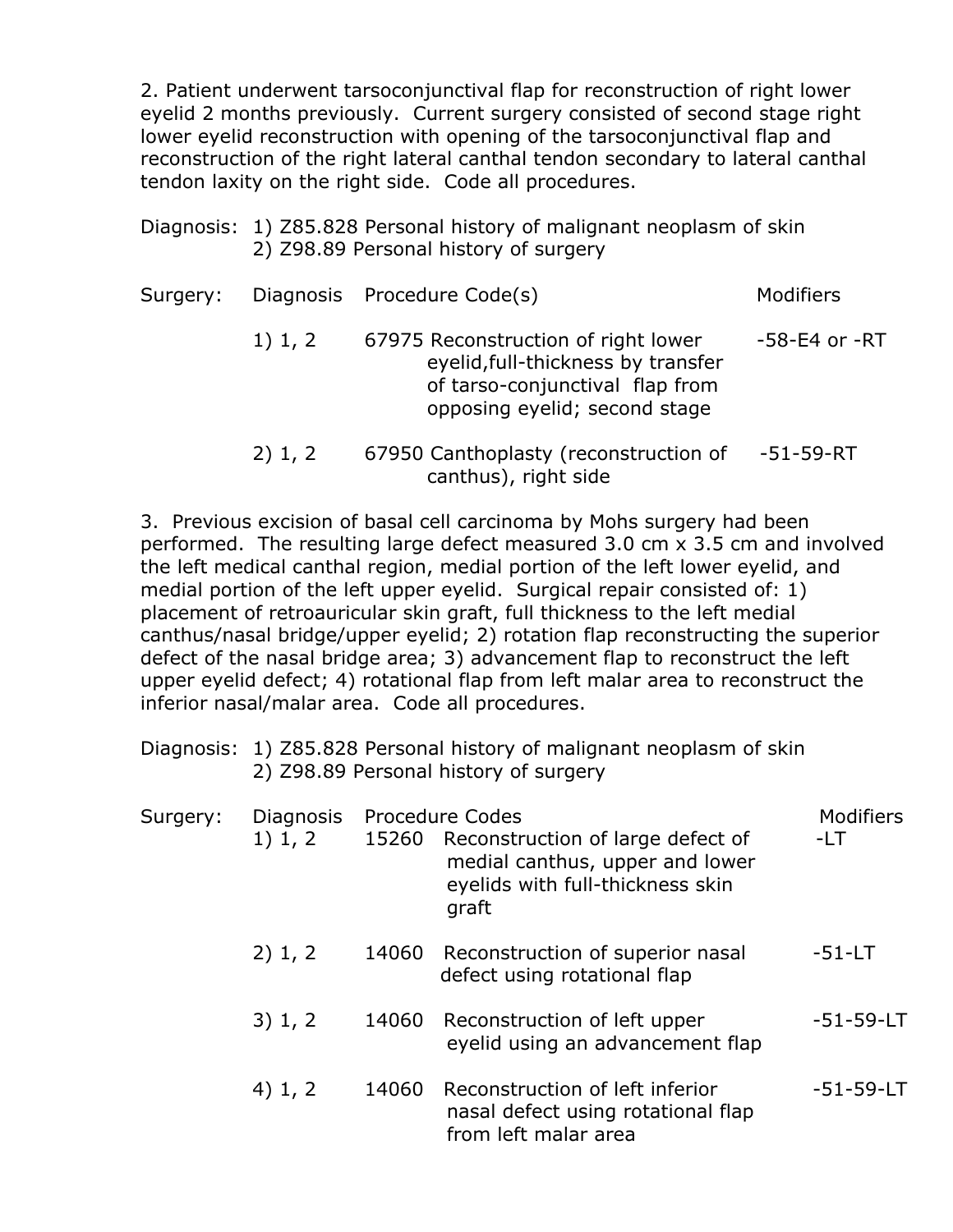4. Patient had recurrent squamous cell carcinoma that had been excised using Mohs surgery. Current repair consisted of reconstruction of the right upper and lower eyelids using full thickness ear cartilage, mid forehead glabellar flap (performed by plastic surgeon), lateral canthoplasty, and skin graft for coverage from the midforehead flap. Code all procedures performed by the oculoplastic surgeon.

|          |                      | Diagnosis: 1) Z85.828 Personal history of malignant neoplasm of skin<br>2) Z98.89 Personal history of surgery                                                                                                                                                      |                         |  |
|----------|----------------------|--------------------------------------------------------------------------------------------------------------------------------------------------------------------------------------------------------------------------------------------------------------------|-------------------------|--|
| Surgery: | Diagnosis<br>1) 1, 2 | Procedure Code(s)<br>15260 Full thickness graft, free,<br>to both eyelids                                                                                                                                                                                          | <b>Modifiers</b><br>-RT |  |
|          | 2) 1, 2              | 15760 Graft; composite<br>(eg, full thickness of external ear<br>or nasal ala), including primary<br>closure, donor area                                                                                                                                           | $-51 - RT$              |  |
|          | 3) 1, 2              | 67966 Excision and repair of eyelid,<br>involving lid margin, tarsus,<br>conjunctiva, canthus, or full thickness,<br>may include preparation for skin graft or<br>pedicle flap with adjacent tissue transfer<br>or rearrangement; over one-fourth of lid<br>margin | $-51 - E3$              |  |
|          | 4) 1, 2              | 67966 Excision and repair of eyelid,<br>$-51 - 59 - E4$<br>involving lid margin, tarsus,<br>conjunctiva, canthus, or full thickness,<br>may include preparation for skin graft or                                                                                  |                         |  |

 pedicle flap with adjacent tissue transfer or rearrangement; over 1/4 of lid margin

### **CONCLUSON**

Because of the difficulty in selecting the appropriate codes, the coding and billing assignments should not be relegated to ancillary personnel. The surgeon's coding supervision is recommended since the ultimate responsibility and accountability is the physician's.

When dealing with complex repairs the coding becomes more difficult. It behooves every ophthalmic plastic surgeon to read the introduction to the **Repair (Closure)** codes (12001 - 13160, the introduction to the **Adjacent Tissue Transfer or Rearrangement** codes (14020 - 14300) and the